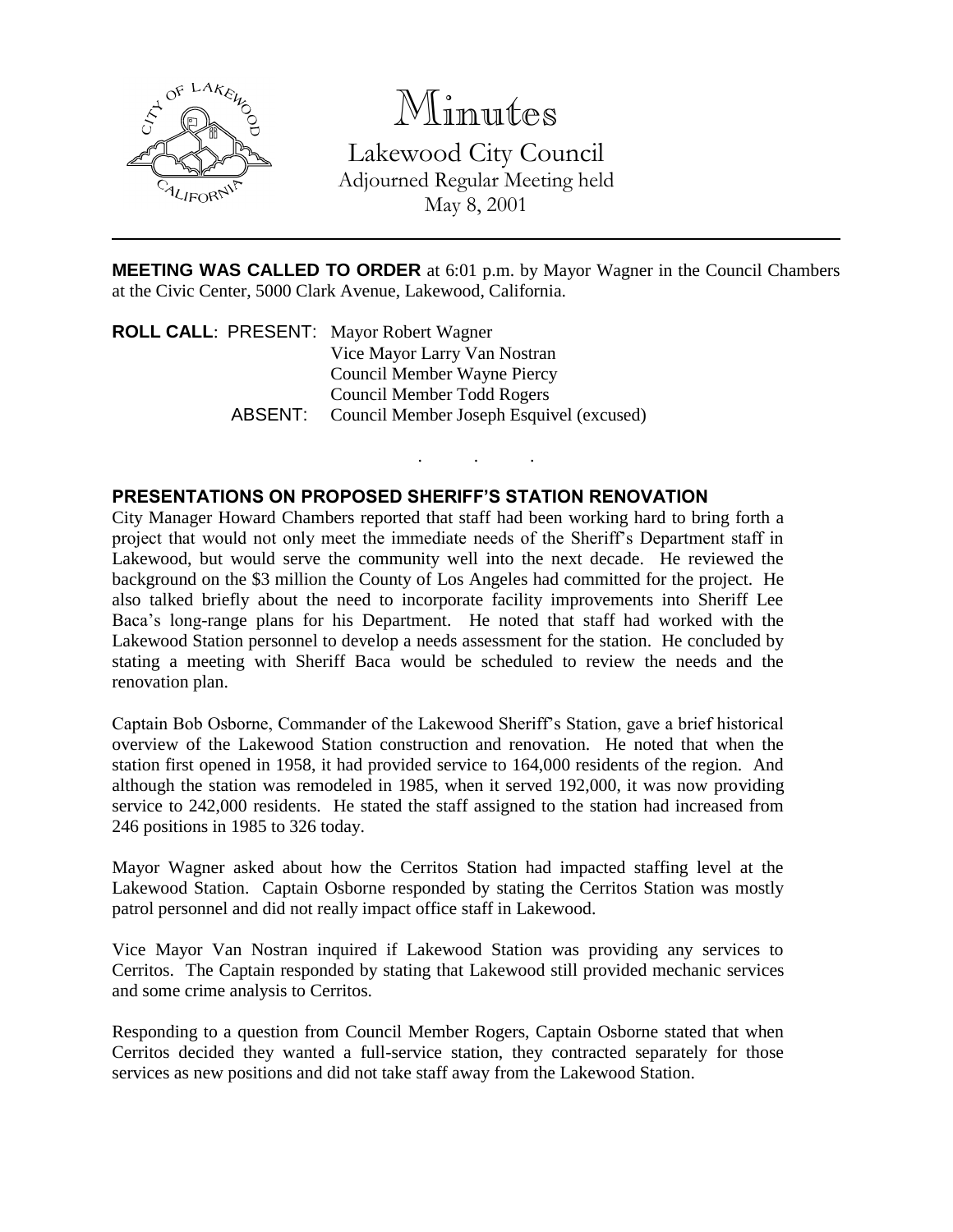City Council Minutes May 8, 2001 Page 2

## **PROPOSED SHERIFF'S STATION RENOVATION** - Continued

Captain Osborne reported that during the 1985 remodel, it was not foreseen that the demand for computers would be what it had become, therefore, accommodations would need to be made for more technology uses. Since 1985, there had been a significant increase in the number of female officers and so the women's locker facility needed expansion. Also, the shift to community policing meant increased interaction with the public, necessitating additional lobby and meeting space.

Sergeant Christy Lawrence displayed slides and discussed the results of the Sheriff's Station needs assessment study. The areas of improvement included: need for improved/additional interview rooms, separate conference and briefing areas, larger maintenance garage, additional parking spaces for staff, separate juvenile detention area, computer area for crime analysis unit, and need to increase accessibility for the handicapped.

Mayor Wagner questioned the computer setup in the public lobby area. Sgt. Lawrence responded by stating that the Station not only needed to supply public access to Megan's Law files, but the computer would also provide an additional outlet for public access to the Internet for those without a computer in the home.

Sgt. Lawrence confirmed for Council Member Rogers that the goal was to provide a less institutional look for the lobby area and make it more of a waiting area. The public lobby would be increased to an 817 square foot area.

Council Member Rogers, noting that the individual cities in the region provided separate substations and the Sheriff's Department was moving toward smaller, local stations, asked if the station expansion would be cost-effective in the long run. The Captain responded by stating that the sub-stations located within the individual cities were only intended to provide service to walk-in residents and increase visibility, not replace services provided by the regional station in Lakewood. Also, since individual cities contracted separately for those services, if economic times warranted, funding for them could be eliminated. He added that it was unlikely that the other cities in the region would be interested in building their own standalone stations.

Responding to a question from Mayor Wagner, the Captain stated that he had seen no indication that any of the other region cities wished to have a full-service station in their city.

Architect Charles Walton reviewed the preliminary site plans, highlighting the new addition between the existing buildings which would have a second floor and feature a two-story lobby area.

Responding to a question from Vice Mayor Van Nostran, Mr. Walton stated that entrance and lobby security had not yet been addressed as part of the design process.

Mr. Walton stated that a preliminary cost estimate for the redesigned facility was \$10 - \$11 million including the proposed parking structure, valued at \$1.7 million.